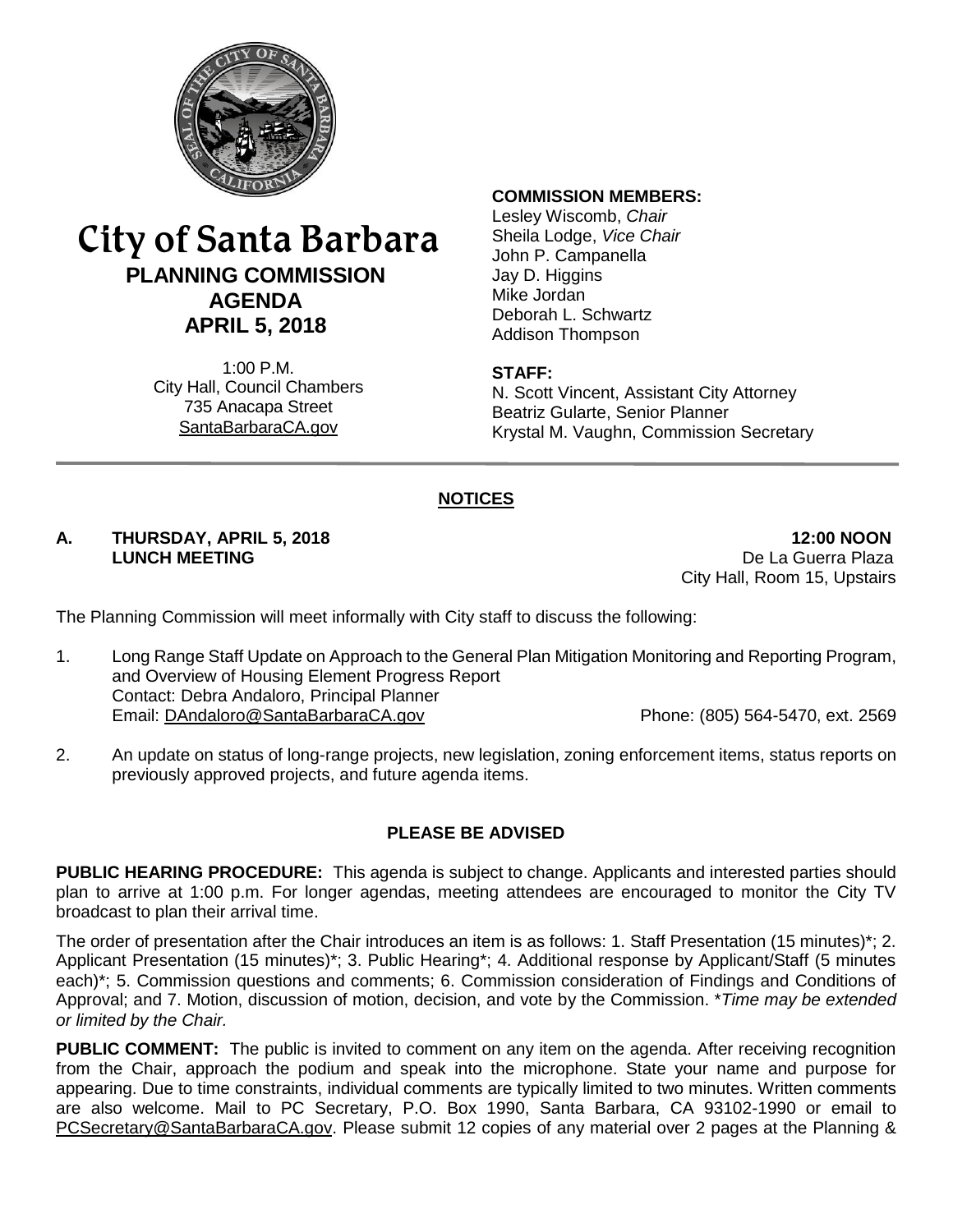Zoning counter, 630 Garden Street. Please note that the Planning Commission may not have time to consider written comments received after 4:30 p.m. on the Monday before the meeting.

**AGENDAS, MINUTES, & REPORTS:** Documents relating to agenda items are available for review in the Community Development Department at 630 Garden Street, and agendas, minutes, and reports are also posted online at [SantaBarbaraCA.gov/PC.](http://www.santabarbaraca.gov/PC) Please note that online Staff Reports may not include some exhibits. Materials related to an item on this agenda submitted to the Planning Commission after distribution of the agenda packet are available for public inspection in the Community Development Department at 630 Garden Street during normal business hours.

**PLANS & ADDITIONAL INFORMATION:** The scope of a project may be modified as it proceeds through the planning process. If you have any questions, wish to review the plans, or wish to be placed on a mailing list for future agendas for an item, contact the Case Planner as listed in the project description. Office hours are 8:30 a.m. to 4:30 p.m., Monday through Thursday, and every other Friday (see [SantaBarbaraCA.gov/Calendar](http://www.santabarbaraca.gov/cals/default.asp) for closure dates).

**AMERICANS WITH DISABILITIES ACT:** If you need auxiliary aids or services or staff assistance to attend or participate in this meeting, contact the City Administrator's Office at (805) 564-5305. If possible, notification at least 48 hours prior to the meeting will usually enable the City to make reasonable arrangements. Specialized services, such as sign language interpretation or documents in Braille, may require additional lead time to arrange.

**TELEVISION COVERAGE:** This meeting will be broadcast live on City TV-Channel 18 and online at [SantaBarbaraCA.gov/CityTV.](http://www.santabarbaraca.gov/CityTV) See [SantaBarbaraCA/CityTVProgramGuide](http://www.santabarbaraca.gov/gov/depts/cityadmin/programming.asp) for a rebroadcast schedule. An archived video of this meeting will be available at [SantaBarbaraCA.gov/PCVideos.](http://www.santabarbaraca.gov/PCVideos)

**APPEALS:** Some items before the Planning Commission may be appealed to City Council. The appeal, accompanied by the appropriate filing fee per application, must be filed with the City Clerk's office within 10 calendar days of the Planning Commission decision.

# **I. ROLL CALL**

# **II. PRELIMINARY MATTERS**

- A. Requests for continuances, withdrawals, postponements, or addition of ex-agenda items.
- B. Announcements and appeals.
- C. Review, consideration, and action on the following draft Planning Commission minutes and resolutions:
	- 1. March 1, 2018 Minutes
	- 2. PC Resolution No. 005-18 Citywide Annual Allocation of Unused or Expired Nonresidential Small Addition Square Footage
	- 3. PC Resolution No. 006-18 Recommendations to City Council for General Plan Map Amendment and Local Coastal Program Amendment
	- 4. March 8, 2018 Minutes
	- 5. PC Resolution No. 007-18 536 Bath Street